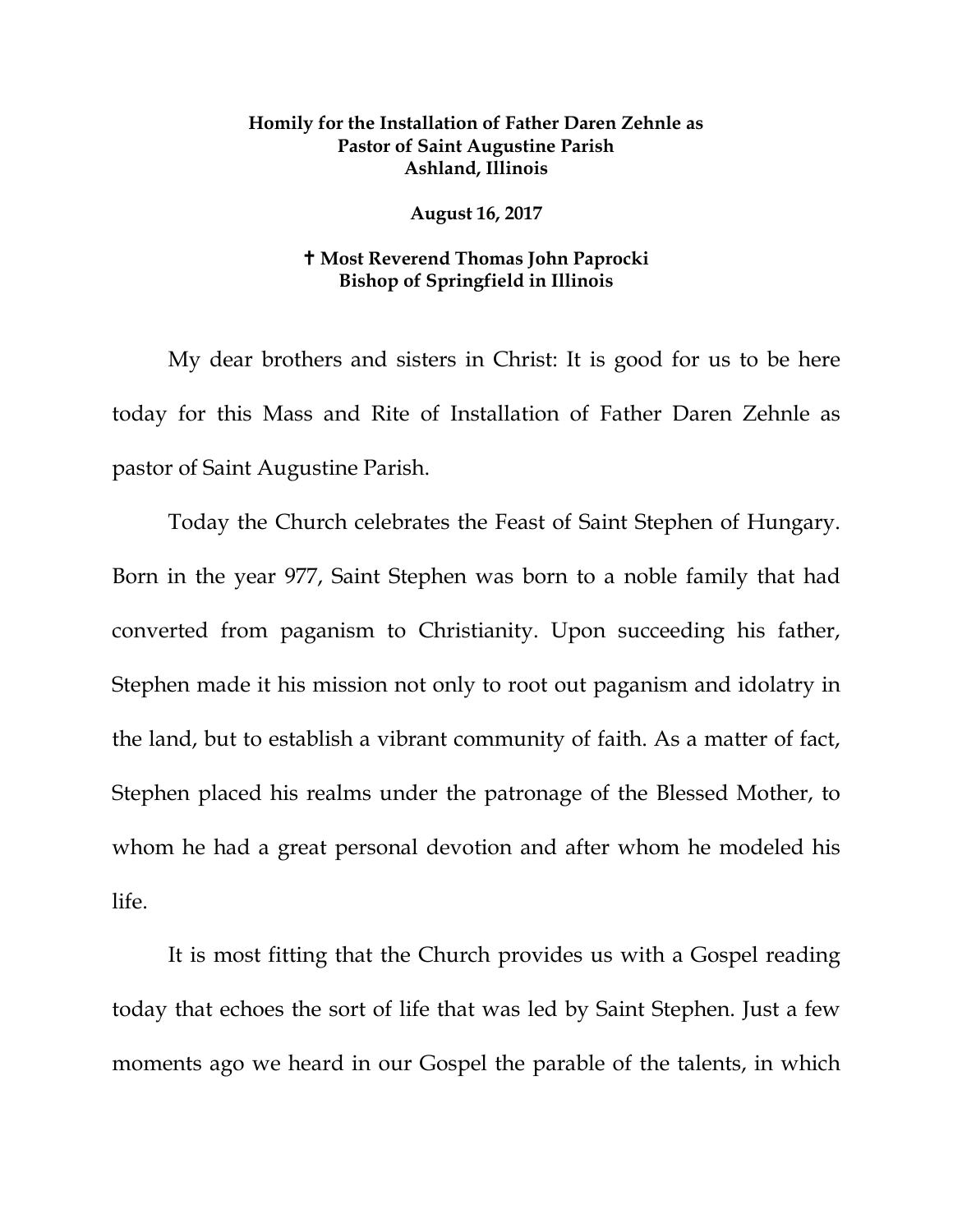Our Lord tells of a man who, before embarking on a journey, summoned his servants and gave to each of them a certain amount of money to care for in his absence. Two of the servants went out and used what their master had given them wisely and in turn saw a return that doubled what they had been given. However, the third servant, fearful of the master, kept what he had been given to himself and returned only that same amount to the master. The two who used the gift wisely and saw a return on what they had been given are invited to share their master's joy, whereas the one who kept to himself what he had been given was cast out.

In relation to our Lord, Saint Stephen of Hungary clearly falls into the first group of servants from this parable. He was given much opportunity by his birth into a noble family, which he used as an opportunity to live as Christ's disciple and build up the kingdom of God here on earth. Given the example of Saint Stephen of Hungary and the parable we just heard, the question that we must ask ourselves is: Into which group do we fall? Do we fall into the first group that uses the gifts we have been given and always seeks to build up the kingdom of God by living as Christ's disciples on a daily basis? Or do we fall into the second group that takes the gifts the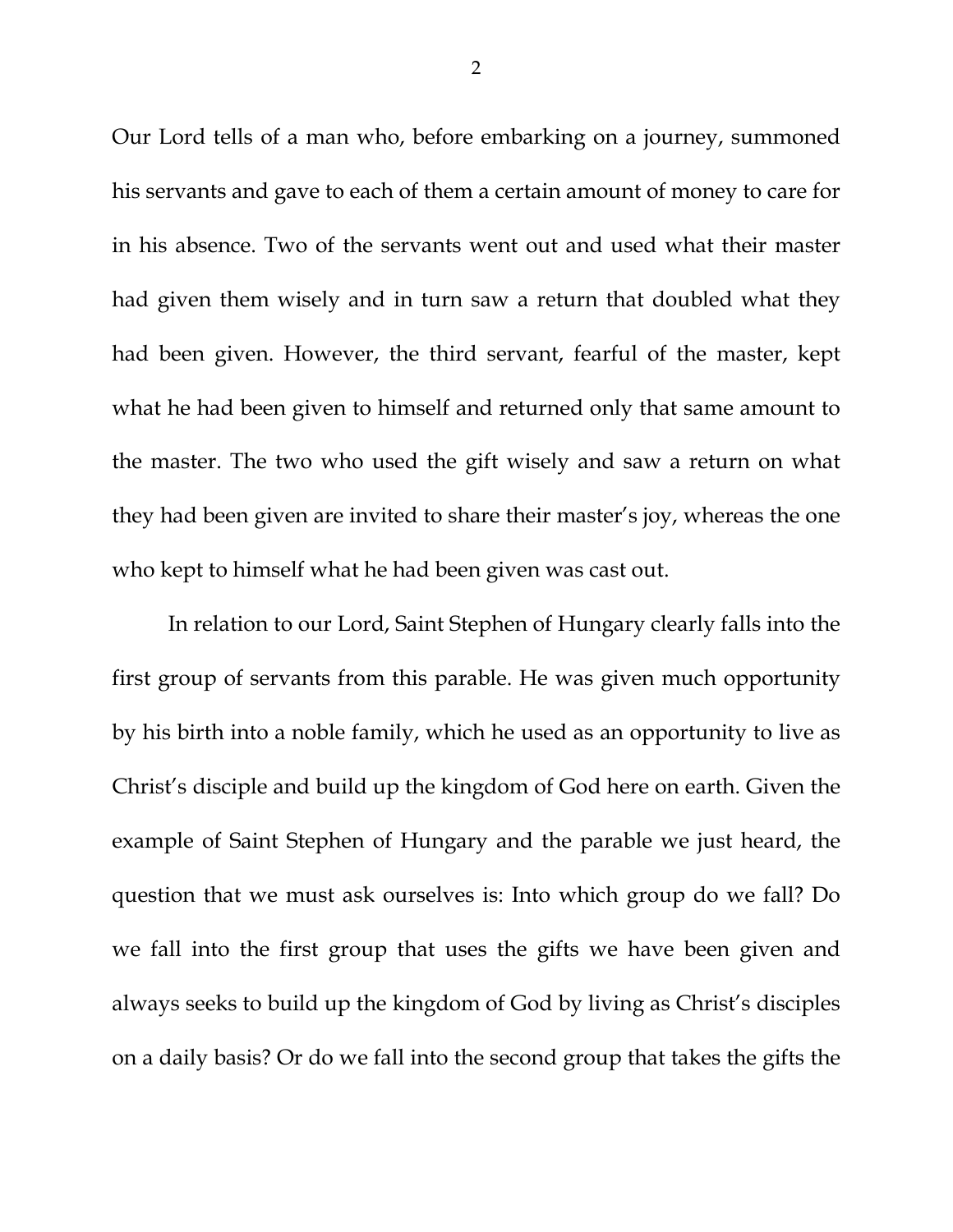Lord has given us and keeps them selfishly for ourselves and our own profit rather than being good stewards of what we have been given? As we promote the stewardship and discipleship way of life in the parishes of our diocese, I certainly hope that each of us can say that we fall into the first group and that we strive on a daily basis to live as Christ's disciples as good stewards of our gifts. If however, we find ourselves falling short in this matter, let us, like Saint Stephen of Hungary, seek to model our lives after that of our Blessed Mother, the model disciple of her Son.

Today at this Mass we mark the beginning of a new chapter in the life of Saint Augustine Parish with the Installation of your new Pastor. I am very pleased that Father Zehnle has accepted the call to serve as the local shepherd of the Catholic community of faith here at Saint Augustine Parish in Ashland. I am deeply grateful to you, Father Zehnle, for the way you have faithfully served the people of our diocese since your ordination, in particular for the past year as Parochial Vicar of Saint Agnes Parish as well as Associate Director of the Office of Divine Worship and the Catechumenate, Judge of the Diocesan Tribunal and my Chief Master of Ceremonies. At the same time, I also wish to express my deep appreciation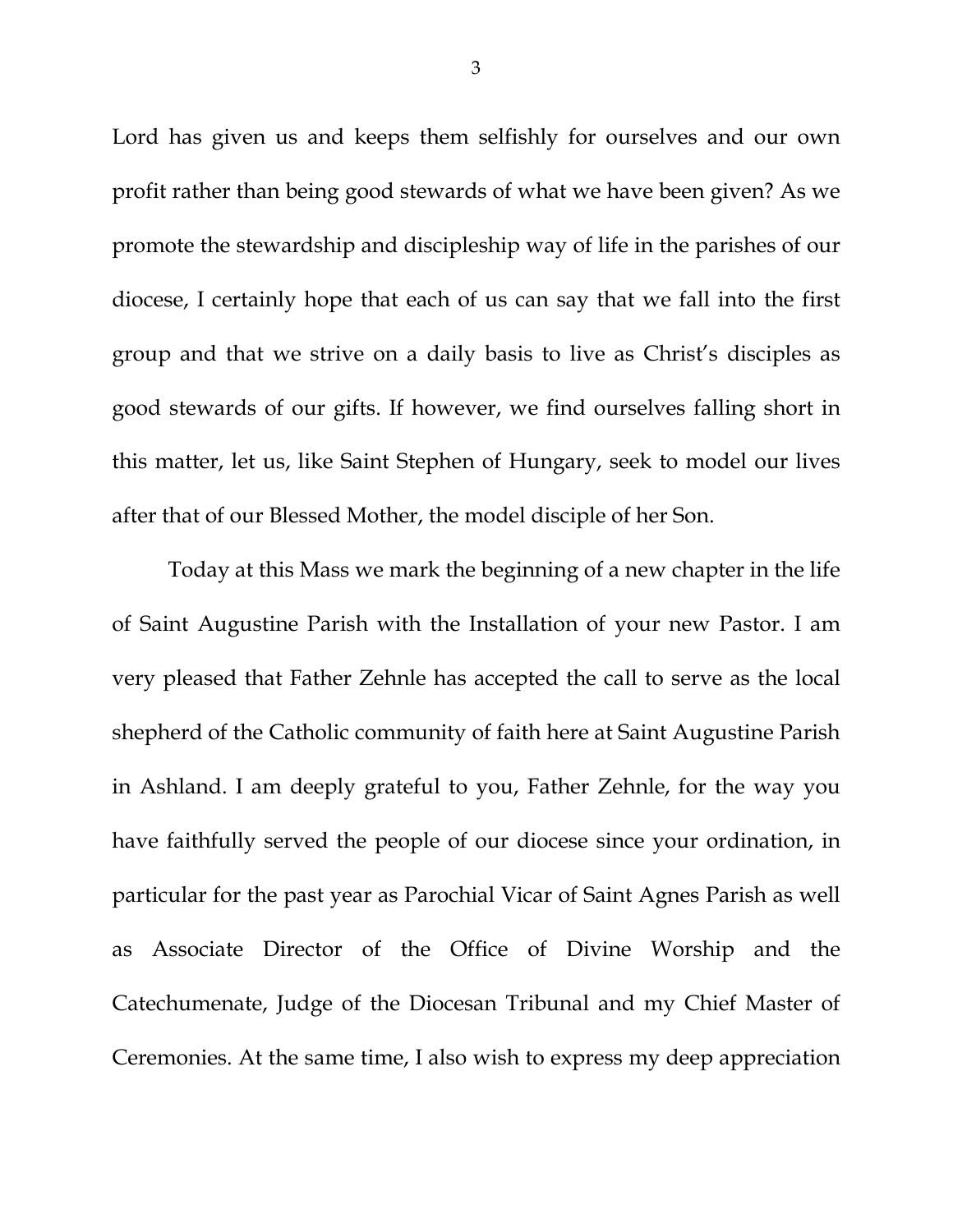to Father Chuck Edwards for his dedicated ministry as Pastor of Saint Augustine Parish for the past two years and as he will now focus full-time on promoting discipleship and stewardship in the parishes of our diocese.

Father Zehnle will now serve you as pastor in this Third Millennium of Christianity, so I think it is fitting to call to mind a theme suggested by our late Holy Father, the Great Pope Saint John Paul II, in his Apostolic Letter, NOVO MILLENNIO INEUNTE, "On entering the New Millennium," which I quote as follows (nos. 30-31): "First of all, I have no hesitation in saying that all pastoral initiatives must be set in relation to holiness."

We grow in holiness by following Jesus as His disciples. Closely related to the notion of discipleship is the concept of stewardship. In the First Letter of St. Peter, he writes of stewardship in these words: "As each one has received a gift, use it to serve one another as good stewards of God's varied grace."[1](#page-7-0)

In the Fall of 2015, I published my second pastoral letter, entitled, *Ars Crescendi in Dei Gratia*, Latin for "The Art of Growing in God's Grace." In it, I wrote, "The art of growing in God's grace is the key to growth in the

4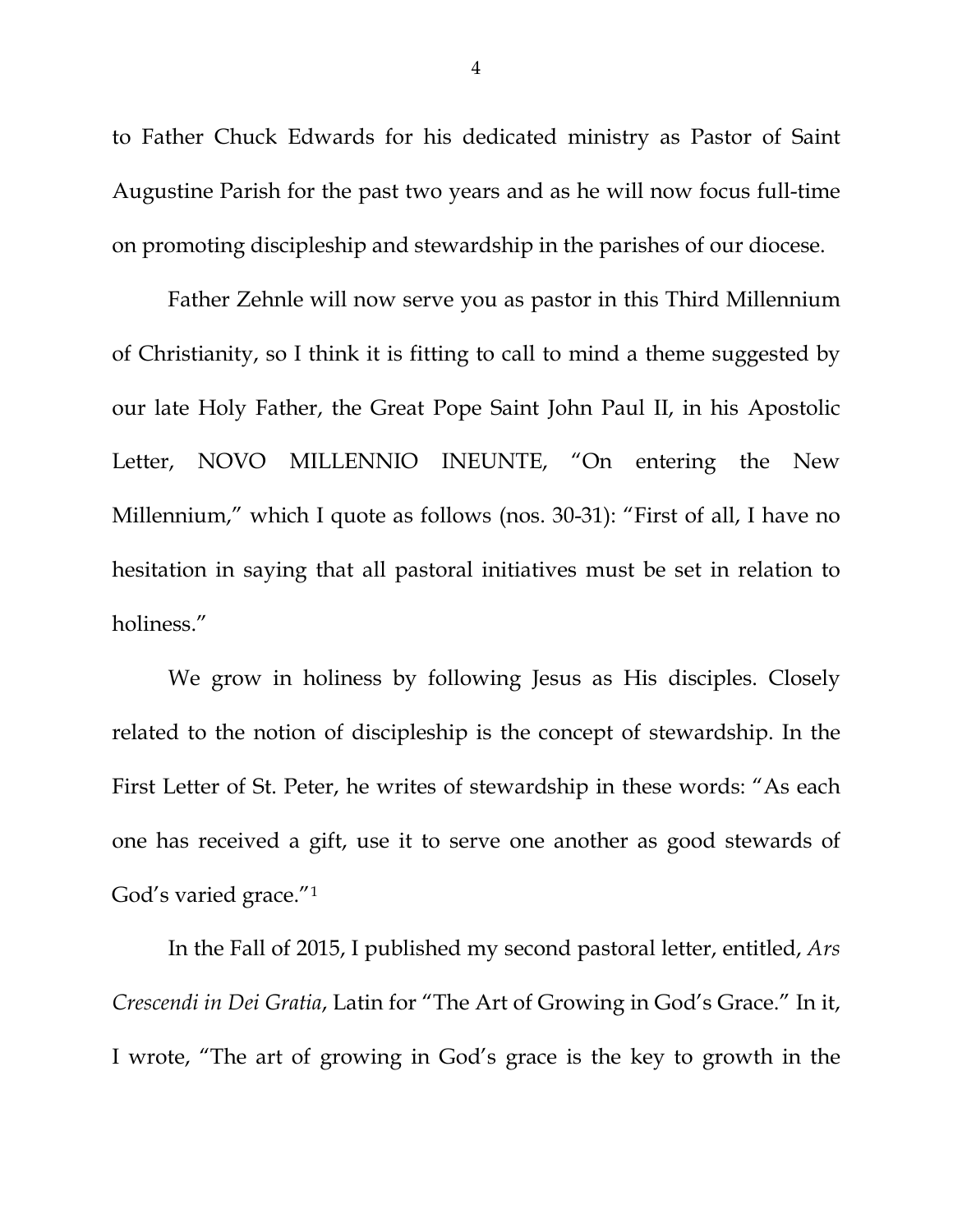Church. Building a culture of growth in the Church starts with inviting people to experience the love of Jesus Christ."

Over the course of the years years leading up to the publication of my pastoral letter, I gave much thought to how we could, as a diocese, begin a process of strategic planning for growth in the Church. The growth envisioned is far more than just a quantitative increase in the number of people or the amount of money available to our parishes and the diocese. It is also essential to ensure that we give significant attention to the quality of our growth as we seek to grow more deeply in holiness.

In my pastoral letter, I said that we must do four things to build a vibrant community of saints:

1. Invite people to join us in prayer, especially Sunday Mass (hospitality); 2. Study the Bible and learn more about Jesus and our Catholic faith (formation);

3. Provide the sacraments as signs of hope and paths of grace to heaven (prayer); and

4. Serve those in need by practicing charity and justice (service).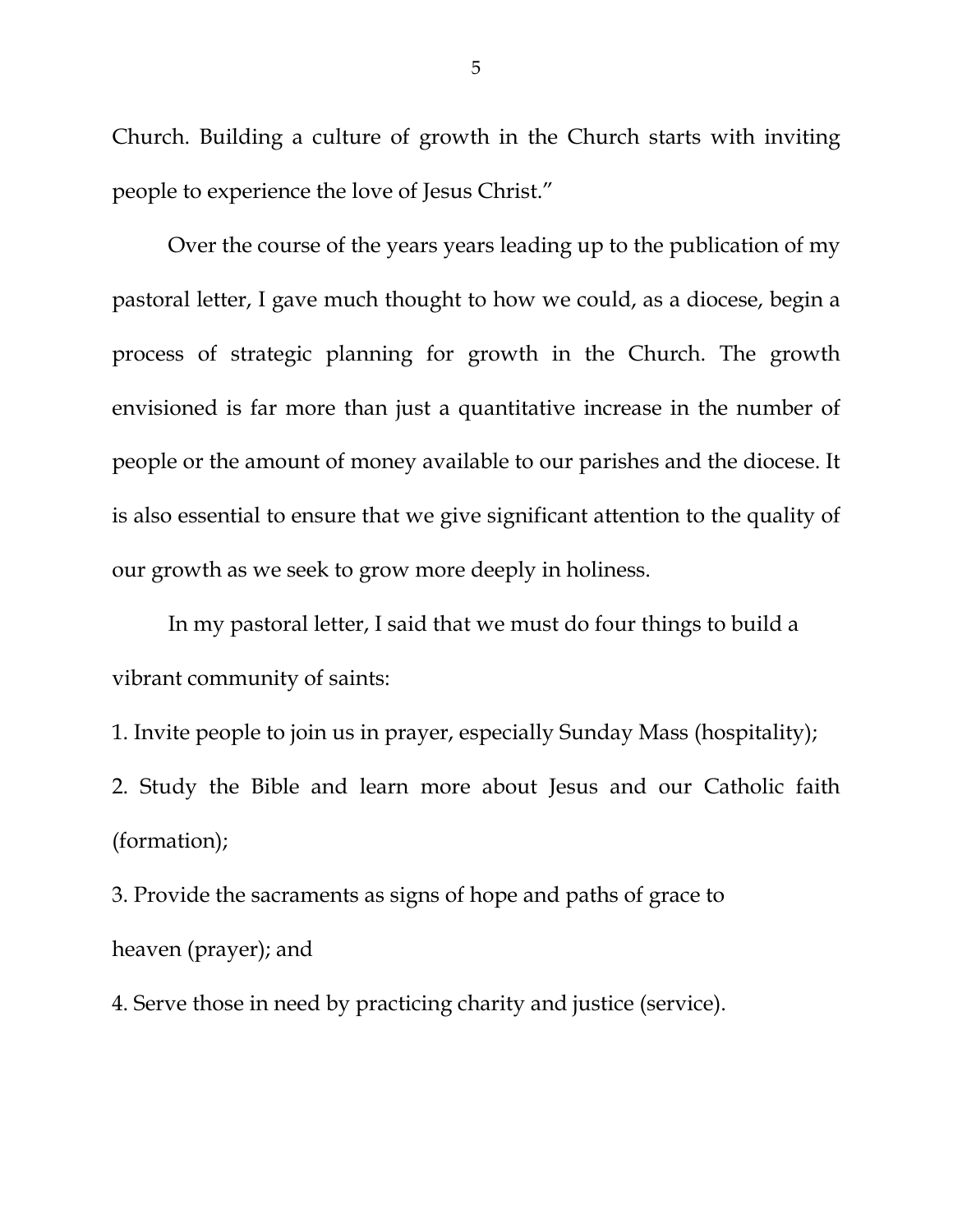The verbs in these four action items correspond to the four pillars of stewardship and discipleship that we have begun talking about in our diocese: hospitality, formation, prayer and service. We can all communicate more broadly the message of invitation.

Through prayer, discernment, and consultation with others, it has become evident that the Lord is inviting us to embrace more fully our call to discipleship out of which necessarily follows a life of stewardship.[2](#page-7-1)

Stewardship recognizes that everything we have comes from God. We are stewards whether we recognize it or not and whether we like it or not. Stewardship from God's perspective is that He has given us gifts to be used not just selfishly for ourselves, but to be shared with others. Becoming a disciple means making an intentional decision to accept the Lord's call to follow Him and live the discipleship and stewardship way of life.

I am aware that such a plan for growth is ambitious, but it is one about which I am very optimistic, especially given what this diocese has to offer and the many ways in which various groups are already poised to contribute to that growth. A key group that is essential to this plan for growth is the priests of our diocese, especially our pastors. But they cannot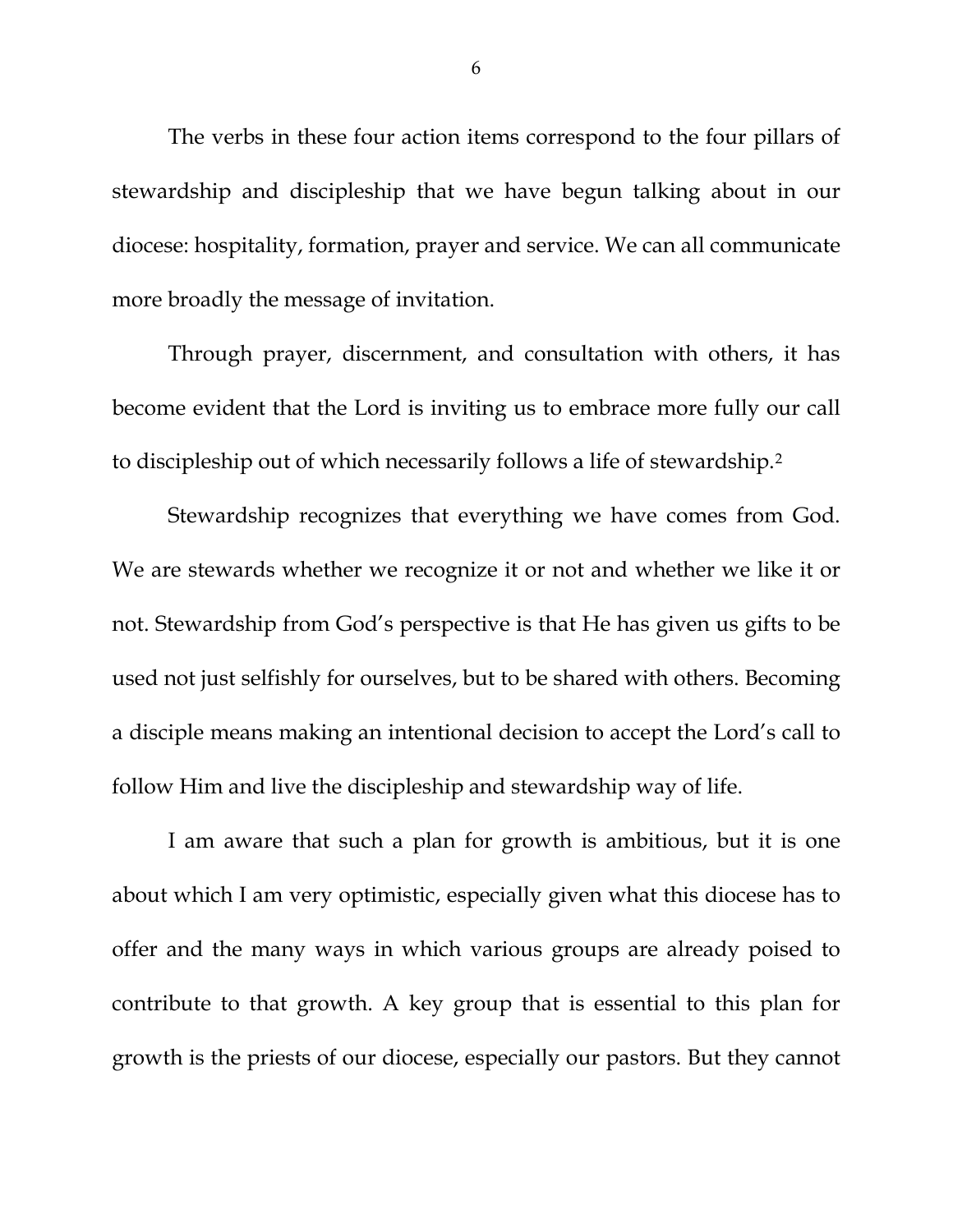do this alone. They need the help and cooperation of all parishioners. To be able to put into practice the mission of Jesus, we need to be part of a team supporting each other.

Our priests are at the very heart of our journey forward. As Catholics, we rely first and foremost on God's grace. This grace comes to us through the sacraments of the Church of which the priests are the ministers. In a special way, it is the priest who celebrates the Eucharist for us, feeding us with the Bread of Life, nourishing and strengthening us for this journey.

Without the Eucharist, this way of life will never succeed. Without priests, we will not have the Eucharist. Therefore, we need our priests for this journey. I am very grateful for the fidelity with which our priests serve the diocese. They are men committed to the building up of the Kingdom and to the salvation of the souls of those in our diocese and beyond. Their example of tireless dedication is an inspiration to me and to all of us of how we are likewise called to serve the Lord as committed disciples of Jesus Christ. It is their joyful, humble example that is, I believe, one of the major factors contributing to the growth in the number of seminarians studying